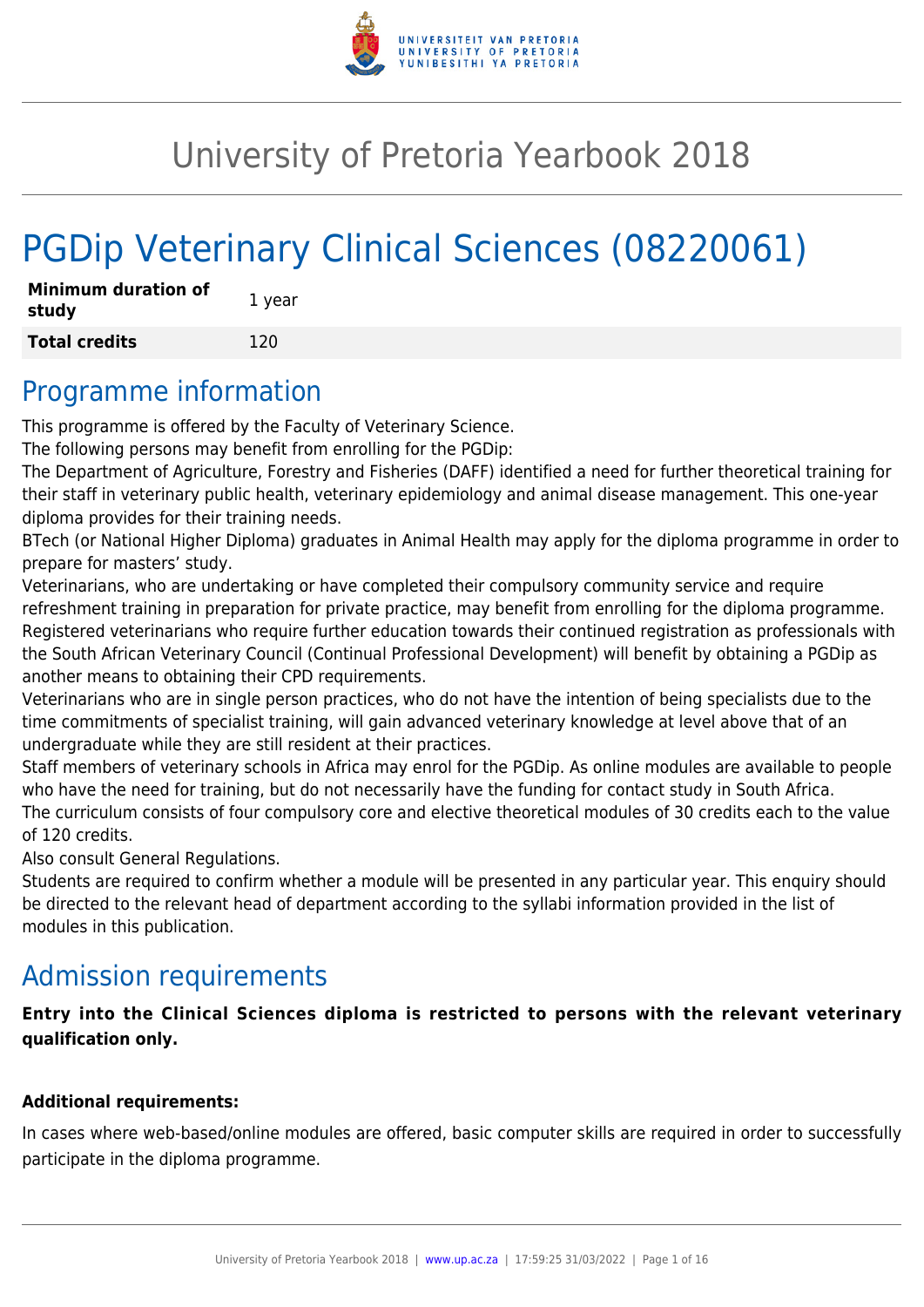

In certain cases, it remains the prerogative of the head of department to require, in addition to the entrance requirements, the successful completion of an admissions test before registration. A student may also be required to pass a proficiency test in English (TOEFL).

## Additional requirements

In cases where web-based/online modules are offered, basic computer skills are required in order to successfully participate in the diploma programme.

In certain cases, it remains the prerogative of the head of department to require, in addition to the entrance requirements, the successful completion of an admissions test before registration. A student may also be required to pass a proficiency test in English (TOEFL).

## Examinations and pass requirements

The PGDip is conferred by virtue of the successful completion of tests/assignments and an examination on four 30 credit coursework modules.

Every module will be evaluated by a written or oral test or assignment or practical work (a year mark will be determined) and an examination. The year mark and examination mark will each contribute 50% to the final mark. A subminimum of 40% is required in the examination and a final mark of at least 50% to pass the module. Instructions regarding requirements for year or examination marks are published in the study guides. If a student fails a module, he/she will have to repeat the module the following year. A candidate has two chances to pass a module.

## Pass with distinction

The diploma is conferred with distinction on a student who has obtained an average of at least 75%, provided that a minimum final mark of 60% in each of the modules have been obtained.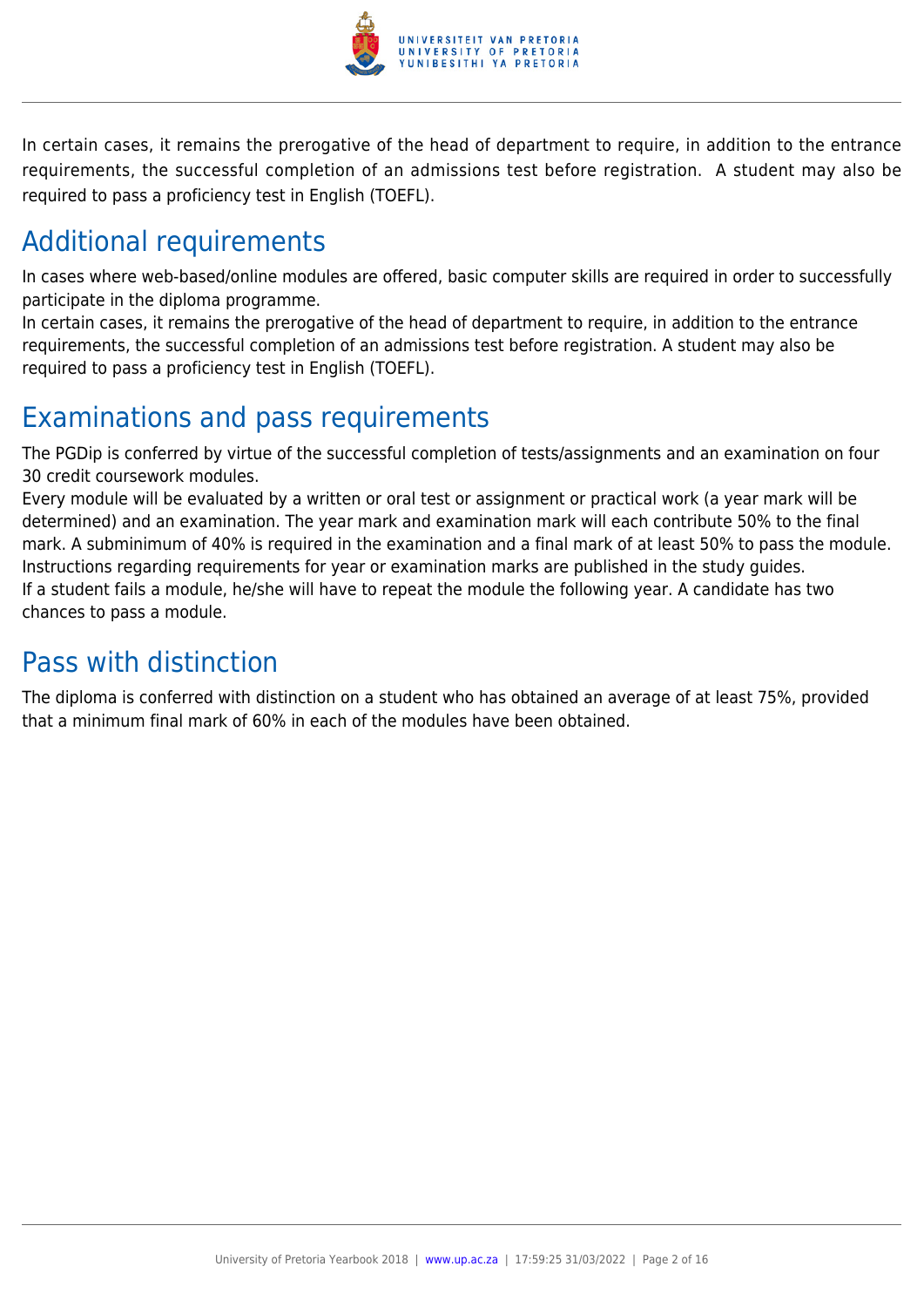

## Curriculum: Year 1

#### **Minimum credits: 120**

Choose at least one of the Core modules list Choose three modules from the Elective modules list

## **Core modules**

## **Small animal surgery 701 (CHV 701)**

| <b>Module credits</b>         | 30.00                                    |
|-------------------------------|------------------------------------------|
| <b>Prerequisites</b>          | No prerequisites.                        |
| Language of tuition           | Module is presented in English           |
| <b>Department</b>             | <b>Companion Animal Clinical Studies</b> |
| <b>Period of presentation</b> | Year                                     |

#### **Module content**

(BVSc graduates only) Advanced theoretical study of small animal orthopaedic surgery.

## **Small animal surgery 702 (CHV 702)**

| <b>Module credits</b>         | 30.00                                    |
|-------------------------------|------------------------------------------|
| <b>Prerequisites</b>          | No prerequisites.                        |
| Language of tuition           | Module is presented in English           |
| <b>Department</b>             | <b>Companion Animal Clinical Studies</b> |
| <b>Period of presentation</b> | Year                                     |
| <b>Madula assistant</b>       |                                          |

#### **Module content**

(BVSc graduates only) Advanced theoretical study of small animal soft tissue surgery.

## **Equine Surgery 707 (CHV 707)**

| <b>Module credits</b>         | 30.00                                    |
|-------------------------------|------------------------------------------|
| Language of tuition           | Module is presented in English           |
| <b>Department</b>             | <b>Companion Animal Clinical Studies</b> |
| <b>Period of presentation</b> | Year                                     |

#### **Module content**

(BVSc graduates only) Advanced theoretical study of equine surgery.

## **Equine medicine 701 (GEN 701)**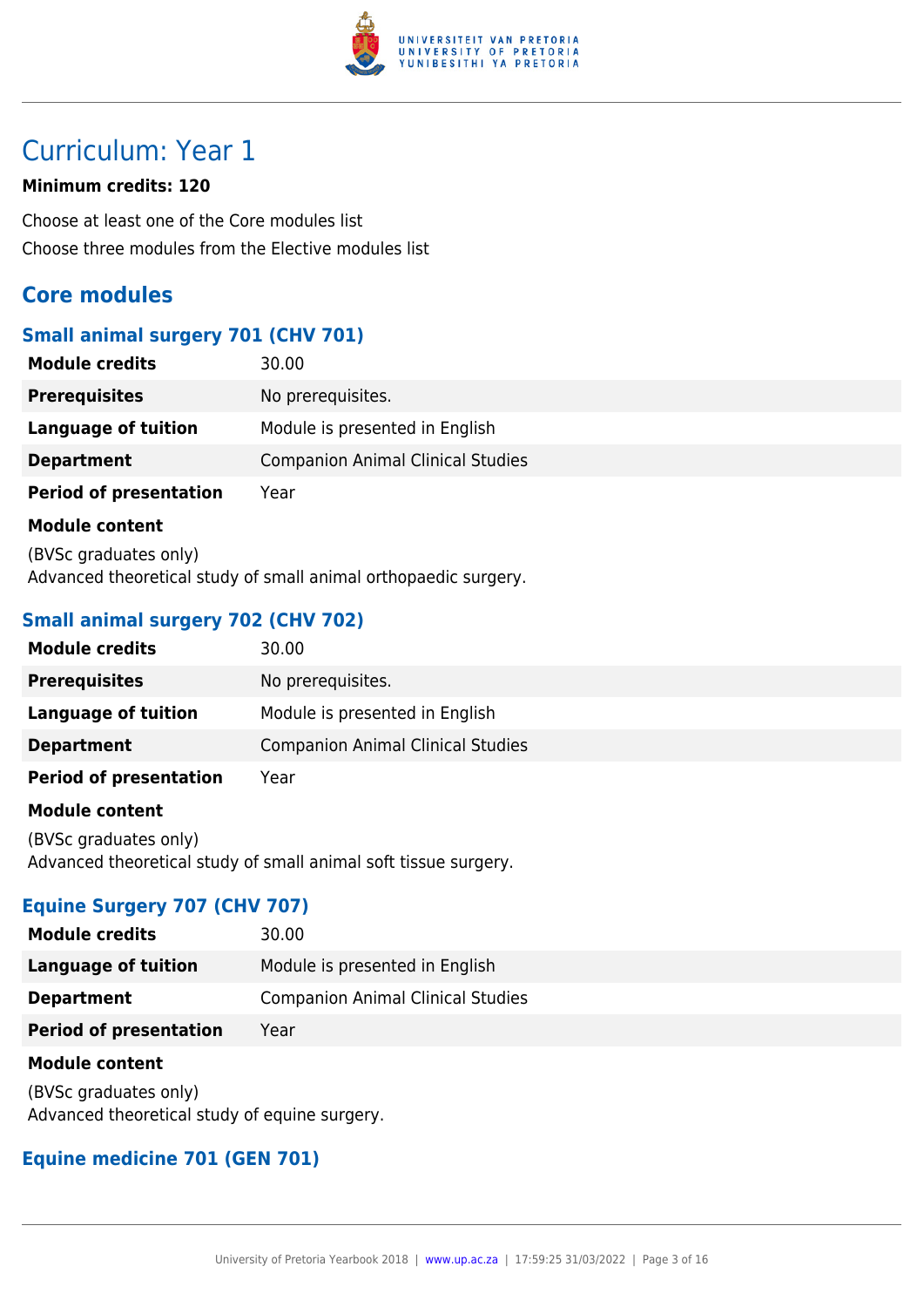

| <b>Module credits</b>         | 30.00                                    |
|-------------------------------|------------------------------------------|
| <b>Language of tuition</b>    | Module is presented in English           |
| <b>Department</b>             | <b>Companion Animal Clinical Studies</b> |
| <b>Period of presentation</b> | Year                                     |

(BVSc graduates only)

Advanced theoretical training in the diagnosis, treatment and management of equine internal medical diseases with aim of acquiring in-depth knowledge of the principles and practice of equine internal medicine and its supporting disciplines.

## **Small animal medicine 711 (GEN 711)**

| <b>Module credits</b>         | 30.00                                    |
|-------------------------------|------------------------------------------|
| <b>Prerequisites</b>          | No prerequisites.                        |
| Language of tuition           | Module is presented in English           |
| <b>Department</b>             | <b>Companion Animal Clinical Studies</b> |
| <b>Period of presentation</b> | Year                                     |

#### **Module content**

(BVSc graduates only)

Advanced theoretical study in canine and feline medicine (non-internal organs). The module covers establishment of a minimum database, identification of problems, establishment of differential diagnoses, the logical selection of appropriate special procedures and clinical pathological analyses, logical interpretation of results and the understanding of the risk-benefit and financial implications of such special procedures for each organ system. Study of the conditions of internal organs is not included in this module.

## **Small animal medicine 712 (GEN 712)**

| <b>Module credits</b>         | 30.00                                    |
|-------------------------------|------------------------------------------|
| <b>Prerequisites</b>          | No prerequisites.                        |
| Language of tuition           | Module is presented in English           |
| <b>Department</b>             | <b>Companion Animal Clinical Studies</b> |
| <b>Period of presentation</b> | Year                                     |

#### **Module content**

(BVSc graduates only)

Advanced theoretical study in canine and feline internal medicine specifically applicable to conditions of the internal organs. The module covers establishment of a minimum database, identification of problems, establishment of differential diagnoses, the logical selection of appropriate special procedures and clinical pathological analyses, logical interpretation of results and the understanding of the risk-benefit and financial implications of such special procedures for each organ system.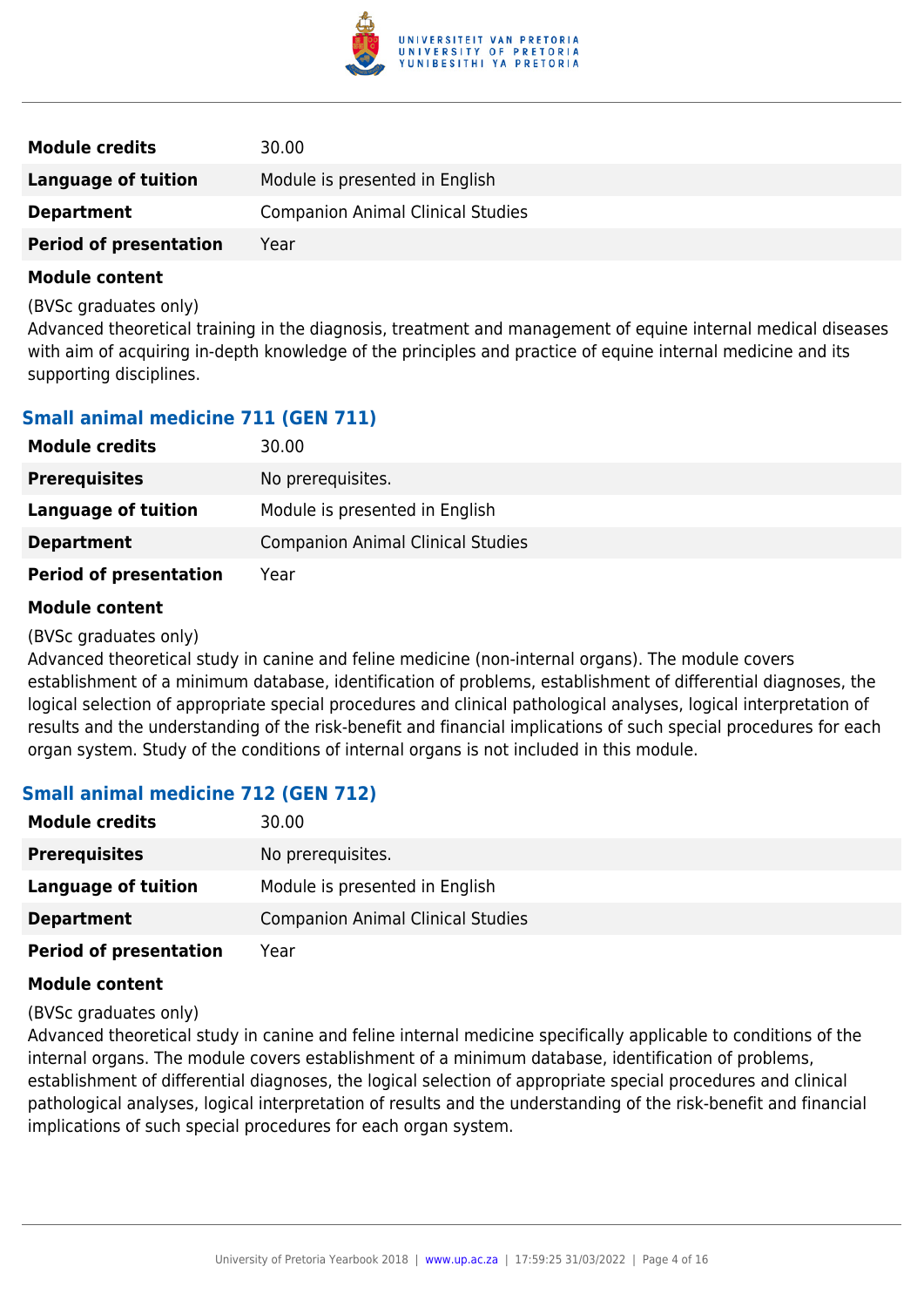

## **Elective modules**

| <b>Clinical Anatomy 701 (ANG 701)</b> |                                |
|---------------------------------------|--------------------------------|
| <b>Module credits</b>                 | 30.00                          |
| Language of tuition                   | Module is presented in English |
| <b>Department</b>                     | Anatomy and Physiology         |
| <b>Period of presentation</b>         | Year                           |
|                                       |                                |

#### **Module content**

(BVSc graduates only)

An in-depth study of the osteology, arthrology, myology, angiology, neurology, splanchnology and topographical anatomy of a species of interest. Special attention to clinically important sections of the anatomy. The course will allow for further studies in anatomy for intercalation with subjects such as diagnostic imaging and surgery.

## **Anaesthesiology 701 (ANV 701)**

| <b>Module credits</b>         | 30.00                                    |
|-------------------------------|------------------------------------------|
| Language of tuition           | Module is presented in English           |
| <b>Department</b>             | <b>Companion Animal Clinical Studies</b> |
| <b>Period of presentation</b> | Year                                     |

#### **Module content**

(BVSc graduates only)

Advanced theoretical training on canine and feline anaesthesia and analgesia.The module covers the latest techniques in anaesthetising compromised animals and the use of total intravenous anaesthetic techniques, positive pressure ventilation, peripheral muscle relaxants and monitor apparatus.

## **Animal welfare and disaster management 701 (ANW 701)**

| <b>Module credits</b>         | 30.00                                    |
|-------------------------------|------------------------------------------|
| Language of tuition           | Module is presented in English           |
| <b>Department</b>             | <b>Companion Animal Clinical Studies</b> |
| <b>Period of presentation</b> | Year                                     |

#### **Module content**

(BVSc graduates only)

Advanced training in assessment of animal welfare (including stress). Basic principles of veterinary disaster, risk reduction and emergency management, population control and shelter medicine.

## **African wildlife disease management 701 (AWD 701)**

| <b>Module credits</b> | 30.00                            |
|-----------------------|----------------------------------|
| Language of tuition   | Module is presented in English   |
| <b>Department</b>     | <b>Production Animal Studies</b> |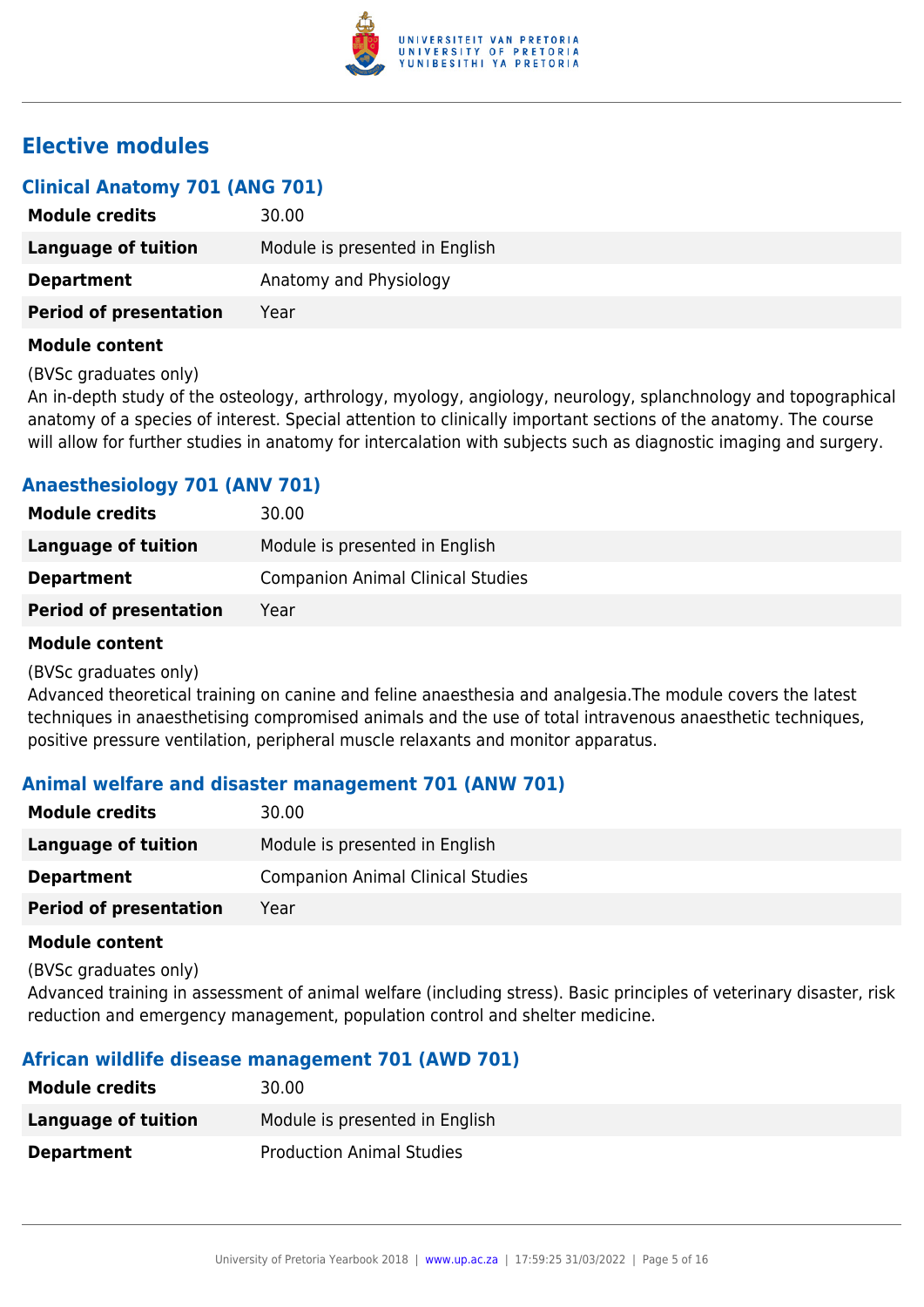

#### **Period of presentation** Year

#### **Module content**

Advanced training in infectious, parasitic and nutritional diseases of wildlife and their management in African wildlife species under ranching conditions. Also included are ostrich and crocodile farming.

## **Clinical reproduction 701 (CLR 701)**

| <b>Module credits</b>         | 30.00                            |
|-------------------------------|----------------------------------|
| Language of tuition           | Module is presented in English   |
| <b>Department</b>             | <b>Production Animal Studies</b> |
| <b>Period of presentation</b> | Year                             |

#### **Module content**

#### (BVSc graduates only)

Causes, pathogenesis, control, treatment and prevention of diseases and malfunctions of reproduction in cattle, as well as the evaluation of males and females for breeding soundness. Also included are certain aspects of assisted reproduction and reproductive biotechnology, such as control of the oestrous cycle and parturition. A veterinary perspective (indications, limitations, current and future possibilities, and methods) on reproductive biotechnologies.

## **Controlled and notifiable diseases 701 (CND 701)**

| <b>Module credits</b>         | 30.00                               |
|-------------------------------|-------------------------------------|
| Language of tuition           | Module is presented in English      |
| <b>Department</b>             | <b>Veterinary Tropical Diseases</b> |
| <b>Period of presentation</b> | Year                                |
|                               |                                     |

#### **Module content**

Advanced training in diseases with implications on trade and/or human health/wellbeing. The module will covey advanced knowledge in the specific disease, their management and basic monitoring epidemiological tools. Attention will also be given to emerging diseases as well as diseases associated with wildlife ranching.

## **Non-radiological diagnostic imaging of dogs and cats 701 (DIM 701)**

| <b>Module credits</b>         | 30.00                                    |
|-------------------------------|------------------------------------------|
| <b>Prerequisites</b>          | No prerequisites.                        |
| Language of tuition           | Module is presented in English           |
| <b>Department</b>             | <b>Companion Animal Clinical Studies</b> |
| <b>Period of presentation</b> | Year                                     |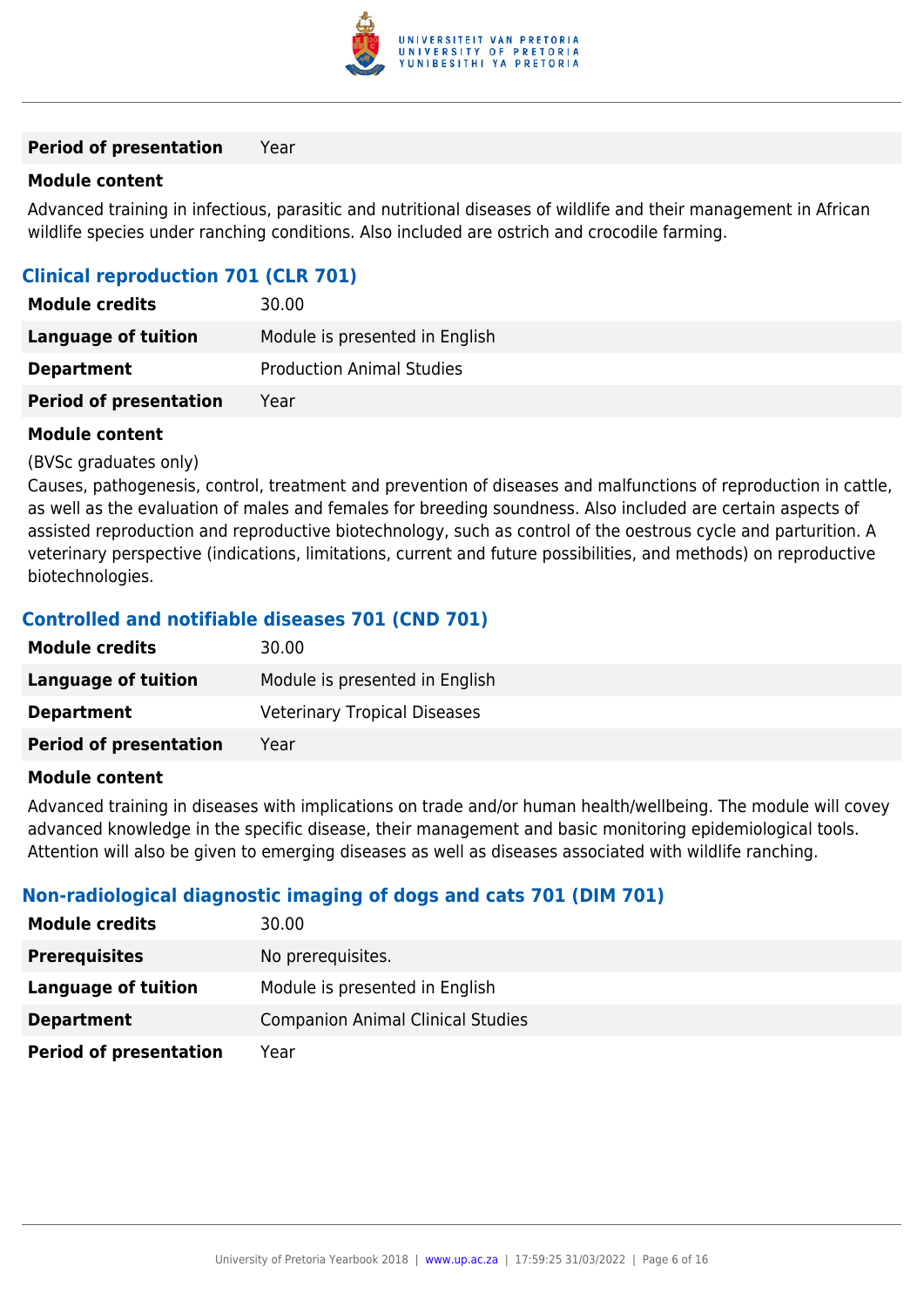

#### (BVSc graduates only)

Advanced study in non-radiological diagnostic imaging of dogs and cats. Approximately 76% is allocated to diagnostic ultrasound; 8% to MRI, CT and Scintigraphy each respectively. The pathophysiology, diagnosis and prognosis of pathological conditions are also discussed, as well as ways in which this field of study is linked to other diagnostic methods in order to confirm a diagnosis.

## **Non-radiological diagnostic imaging of horses 702 (DIM 702)**

| <b>Module credits</b>         | 30.00                                    |
|-------------------------------|------------------------------------------|
| <b>Prerequisites</b>          | No prerequisites.                        |
| Language of tuition           | Module is presented in English           |
| <b>Department</b>             | <b>Companion Animal Clinical Studies</b> |
| <b>Period of presentation</b> | Year                                     |

#### **Module content**

Advanced study in non-radiological diagnostic imaging of horses. Approximately 80% is allocated to diagnostic ultrasound; 5% to MRI, 5% to CT and 10% to Scintigraphy. The pathophysiology, diagnosis and prognosis of pathological conditions are also discussed.

## **Non-radiological diagnostic imaging of ruminants 703 (DIM 703)**

| <b>Module credits</b>         | 30.00                                    |
|-------------------------------|------------------------------------------|
| <b>Prerequisites</b>          | No prerequisites.                        |
| Language of tuition           | Module is presented in English           |
| <b>Department</b>             | <b>Companion Animal Clinical Studies</b> |
| <b>Period of presentation</b> | Year                                     |

#### **Module content**

#### (BVSc graduates only)

Advanced study in non-radiological diagnostic imaging of ruminants. Approximately 85% is allocated to diagnostic ultrasound; 5% to MRI, CT and Scintigraphy each respectively. The pathophysiology, diagnosis and prognosis of pathological conditions are also discussed, as well as ways in which this field of study is linked to other diagnostic methods in order to confirm a diagnosis.

#### **Radiology: Dogs and cats 705 (DIM 705)**

| <b>Module credits</b>         | 30.00                                    |
|-------------------------------|------------------------------------------|
| <b>Prerequisites</b>          | No prerequisites.                        |
| Language of tuition           | Module is presented in English           |
| <b>Department</b>             | <b>Companion Animal Clinical Studies</b> |
| <b>Period of presentation</b> | Year                                     |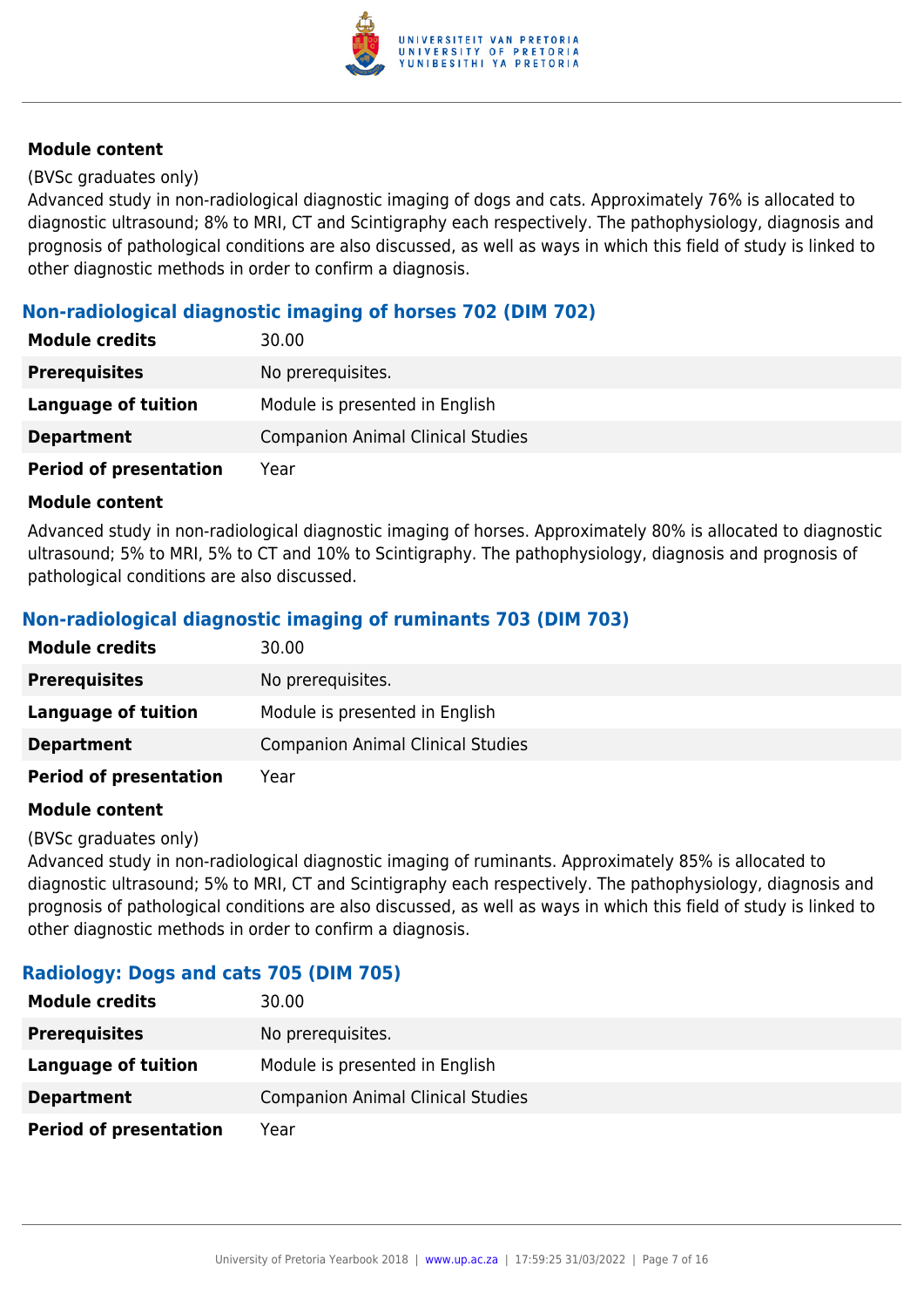

(BVSc graduates only)

Advanced study of radiology of dogs and cats, including discussion on the pathophysiology, diagnosis and prognosis of pathological conditions.

## **Radiology: Horses 706 (DIM 706)**

| <b>Module credits</b>         | 30.00                                    |
|-------------------------------|------------------------------------------|
| <b>Prerequisites</b>          | No prerequisites.                        |
| Language of tuition           | Module is presented in English           |
| <b>Department</b>             | <b>Companion Animal Clinical Studies</b> |
| <b>Period of presentation</b> | Year                                     |

#### **Module content**

(BVSc graduates only)

Advanced study of radiology of horses, including discussion on the pathophysiology, diagnosis and prognosis of pathological conditions.

## **Radiology: Ruminants 707 (DIM 707)**

| <b>Module credits</b>         | 30.00                                    |
|-------------------------------|------------------------------------------|
| <b>Prerequisites</b>          | No prerequisites.                        |
| Language of tuition           | Module is presented in English           |
| <b>Department</b>             | <b>Companion Animal Clinical Studies</b> |
| <b>Period of presentation</b> | Year                                     |

#### **Module content**

(BVSc graduates only)

Advanced study of radiology of ruminants.

The pathophysiology, diagnosis and prognosis of pathological conditions are also discussed as well as ways in which this field of study relates to other diagnostic methods in order to confirm a diagnosis.

## **Diagnostic pathology 701 (DPA 701)**

| <b>Module credits</b>         | 30.00                          |
|-------------------------------|--------------------------------|
| Language of tuition           | Module is presented in English |
| <b>Department</b>             | <b>Paraclinical Sciences</b>   |
| <b>Period of presentation</b> | Year                           |
|                               |                                |

#### **Module content**

(BVSc graduates only) Diagnostic pathology of the diseases in various animal species.

## **Veterinary epidemiology 701 (EPL 701)**

**Module credits** 30.00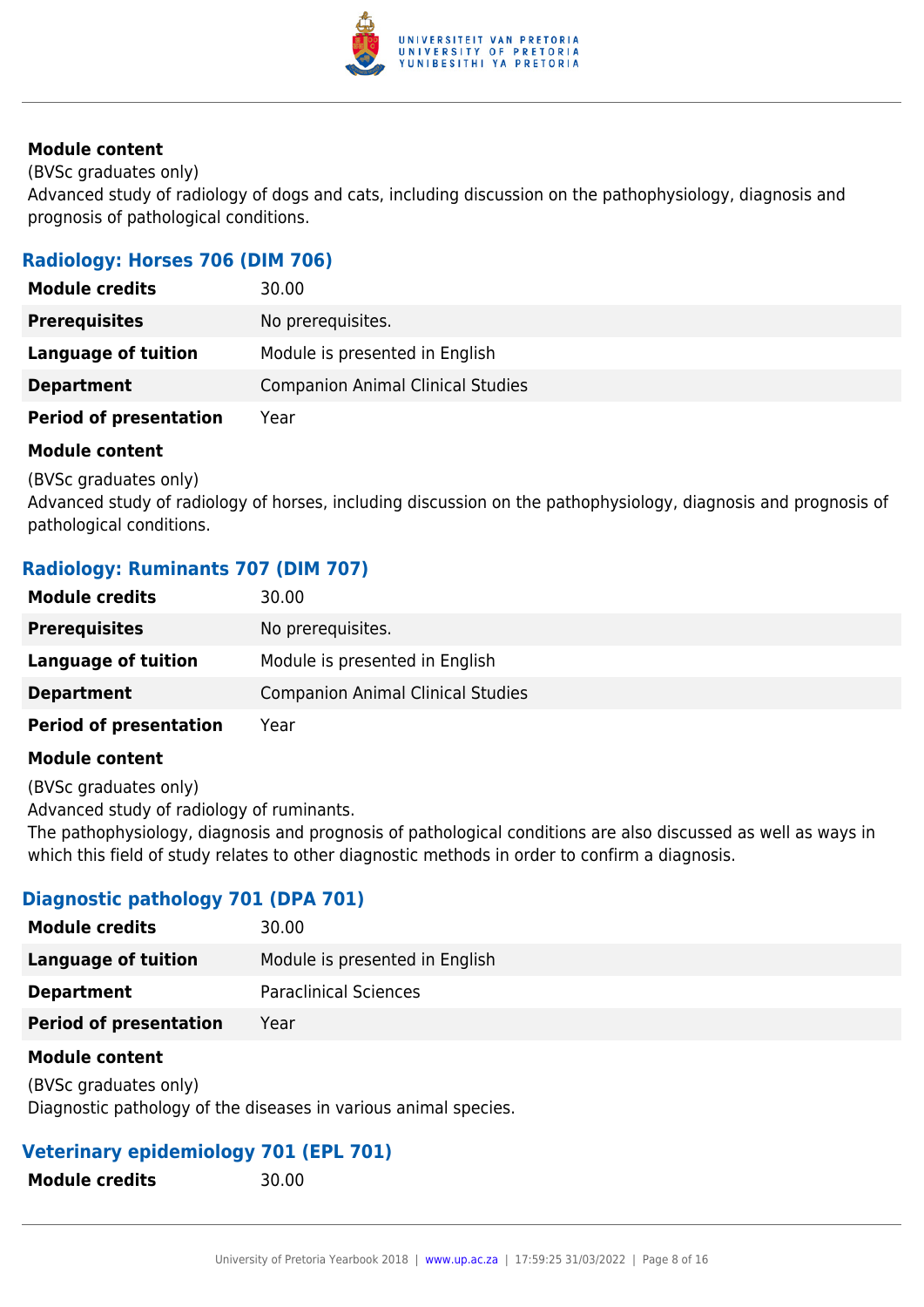

| <b>Prerequisites</b>          | No prerequisites.                |
|-------------------------------|----------------------------------|
| Language of tuition           | Module is presented in English   |
| <b>Department</b>             | <b>Production Animal Studies</b> |
| <b>Period of presentation</b> | Year                             |

(BVSc graduates only)

An introductory module in veterinary epidemiology designed to provide a foundation in epidemiology to allow for a better understanding of epidemiological reports.

## **Clinical pharmacology 701 (FAK 701)**

| <b>Module credits</b>         | 30.00                          |
|-------------------------------|--------------------------------|
| Language of tuition           | Module is presented in English |
| <b>Department</b>             | <b>Paraclinical Sciences</b>   |
| <b>Period of presentation</b> | Year                           |

#### **Module content**

(BVSc graduates only)

Advanced studies in veterinary clinical pharmacology studies pharmacotherapeutic features related to veterinary medicine and species-specific therapeutic objectives.

## **Mechanisms of drug action 702 (FAK 702)**

| <b>Module credits</b>         | 30.00                          |
|-------------------------------|--------------------------------|
| <b>Prerequisites</b>          | No prerequisites.              |
| <b>Language of tuition</b>    | Module is presented in English |
| <b>Department</b>             | <b>Paraclinical Sciences</b>   |
| <b>Period of presentation</b> | Year                           |

#### **Module content**

Advanced studies on the pharmacokinetics and pharmacodynamics of veterinary drugs.

## **Physiology 701 (FSL 701)**

| <b>Module credits</b>         | 30.00                          |
|-------------------------------|--------------------------------|
| <b>Prerequisites</b>          | No prerequisites.              |
| Language of tuition           | Module is presented in English |
| <b>Department</b>             | Anatomy and Physiology         |
| <b>Period of presentation</b> | Year                           |

#### **Module content**

Advanced level, with the emphasis on applied and pathophysiology of disease.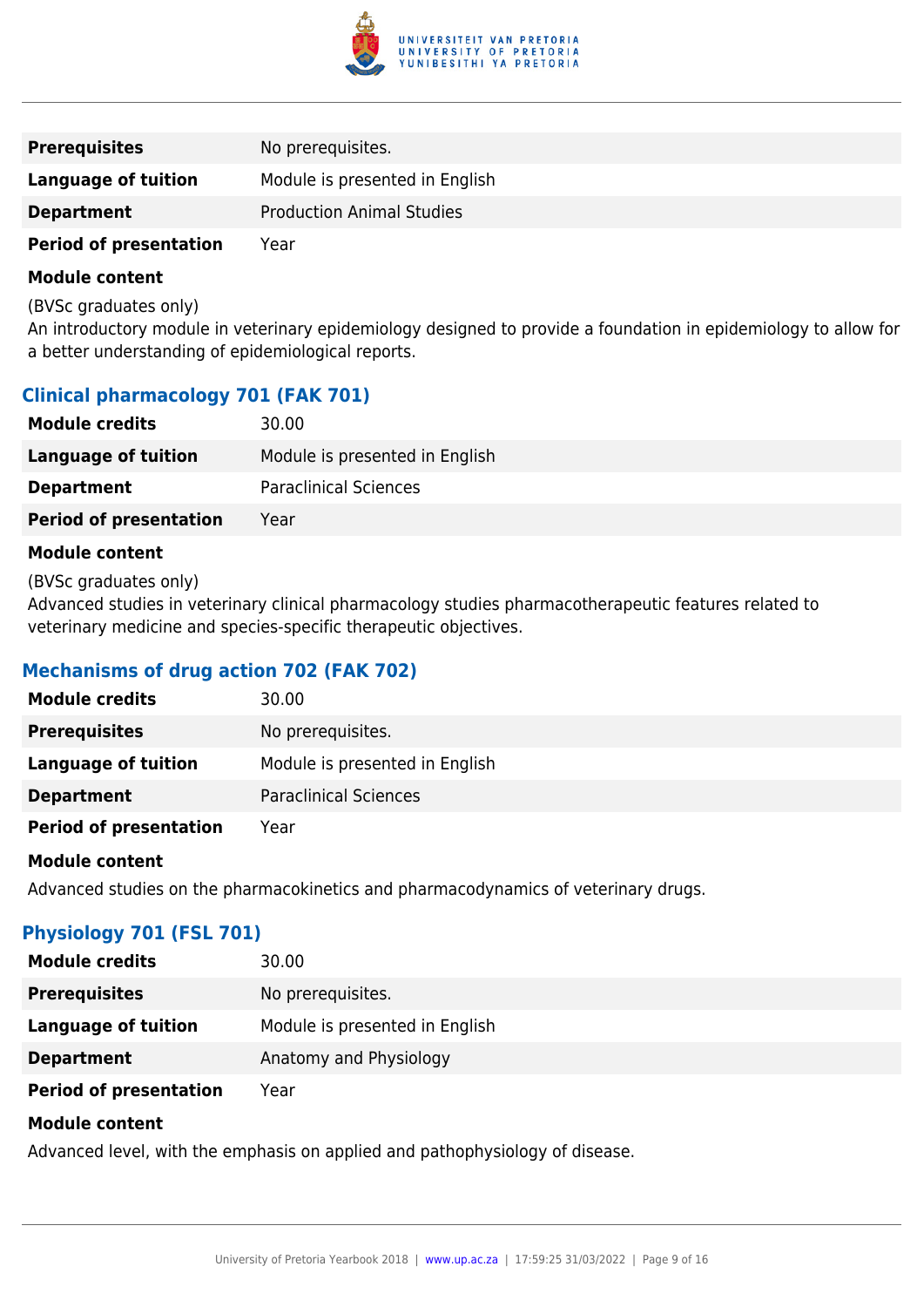

## **Herd and primary animal health 701 (HAH 701)**

| <b>Module credits</b>         | 30.00                            |
|-------------------------------|----------------------------------|
| Language of tuition           | Module is presented in English   |
| <b>Department</b>             | <b>Production Animal Studies</b> |
| <b>Period of presentation</b> | Year                             |

#### **Module content**

The module will enable students to integrate and apply knowledge so that health and production problems can be identified and solved on a herd basis, while health status and production effectiveness can be improved from a holistic and cost effective viewpoint. The module will also include aspects of primary animal health care that will be applicable to needs of the emerging farming sector.

## **Histology 701 (HTY 701)**

| <b>Module credits</b>         | 30.00                          |
|-------------------------------|--------------------------------|
| <b>Language of tuition</b>    | Module is presented in English |
| <b>Department</b>             | Anatomy and Physiology         |
| <b>Period of presentation</b> | Year                           |

#### **Module content**

An in-depth comparative study of light and electron microscopic histology of domestic animals, birds and selected wildlife species.

## **Clinical pathology 704 (KPA 704)**

| <b>Module credits</b>         | 30.00                                    |
|-------------------------------|------------------------------------------|
| Language of tuition           | Module is presented in English           |
| <b>Department</b>             | <b>Companion Animal Clinical Studies</b> |
| <b>Period of presentation</b> | Year                                     |

#### **Module content**

(BVSc graduates only) Advanced study in clinical pathology including enzymology, cytology, haematology as well as clinical pathology of the kidney in domestic animals.

## **Clinical pathology 705 (KPA 705)**

| <b>Module credits</b>         | 30.00                                    |
|-------------------------------|------------------------------------------|
| <b>Prerequisites</b>          | No prerequisites.                        |
| Language of tuition           | Module is presented in English           |
| <b>Department</b>             | <b>Companion Animal Clinical Studies</b> |
| <b>Period of presentation</b> | Year                                     |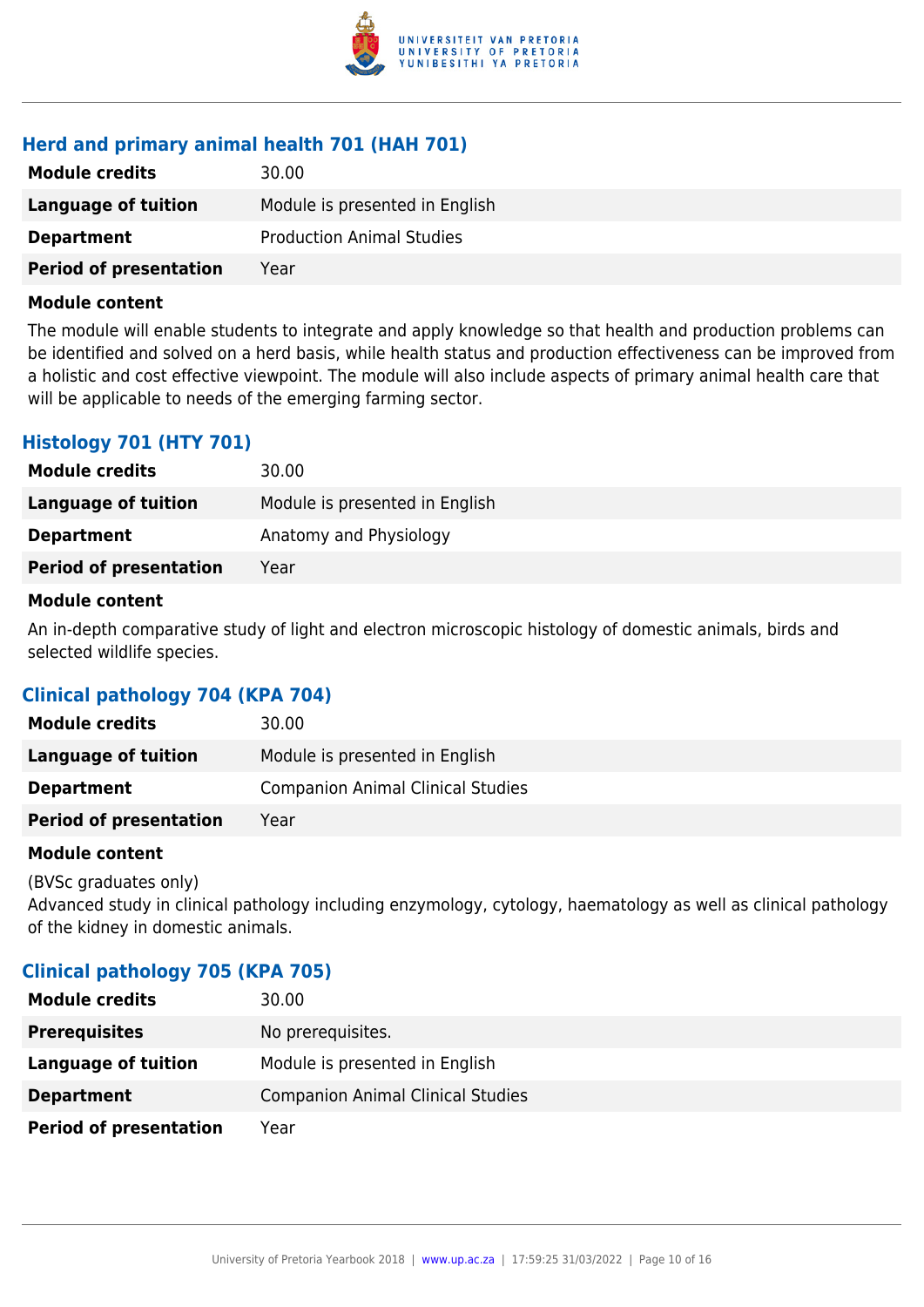

(BVSc graduates only)

Advanced study in clinical pathology including blood-gas and acid-base balance, gastro-enterology, haemostasis, diagnostic indices and principles of domestic animals.

## **Laboratory animal science 702 (LAS 702)**

| <b>Module credits</b>         | 30.00                          |
|-------------------------------|--------------------------------|
| Language of tuition           | Module is presented in English |
| <b>Department</b>             | <b>Paraclinical Sciences</b>   |
| <b>Period of presentation</b> | Year                           |

#### **Module content**

Section 1: (10 credits)

Application of procedures within an accredited laboratory animal facility, with focus on laboratory animal management (rats and mice), including housing and care; enrichment; breeding; methods of dosing and methods of sample collection.

#### Section 2: (20 credits)

The biology of laboratory animals, their management and use as models in biomedical research. The aim is to extend the activities concerning the care and use of laboratory animals for research, training and testing. Further to affirm the concept on which the modern practice of experimenting with animals is based, to take into consideration the controversy evoked in the climate of animal rights. The special professional role required of the veterinary and paraveterinary professions to enhance humane practice with regard to animal experiments as well as the promotion of a productive scientific effort in the biomedical sciences.

## **Laboratory diagnostics procedures 703 (LAS 703)**

| <b>Module credits</b>         | 30.00                          |
|-------------------------------|--------------------------------|
| <b>Prerequisites</b>          | No prerequisites.              |
| Language of tuition           | Module is presented in English |
| <b>Department</b>             | <b>Paraclinical Sciences</b>   |
| <b>Period of presentation</b> | Year                           |

#### **Module content**

The module will focus on basic tests available in laboratory diagnostics for infectious and parasitic diseases. Focus will be placed on the interpretation of tests, issuing of certificates, validation of test procedures, quality assurance and laboratory safety. The course will include basic within the laboratory of the department.

## **Research ethics for laboratory animal science 704 (LAS 704)**

| <b>Module credits</b>      | 30.00                          |
|----------------------------|--------------------------------|
| <b>Prerequisites</b>       | No prerequisites.              |
| <b>Language of tuition</b> | Module is presented in English |
| <b>Department</b>          | <b>Paraclinical Sciences</b>   |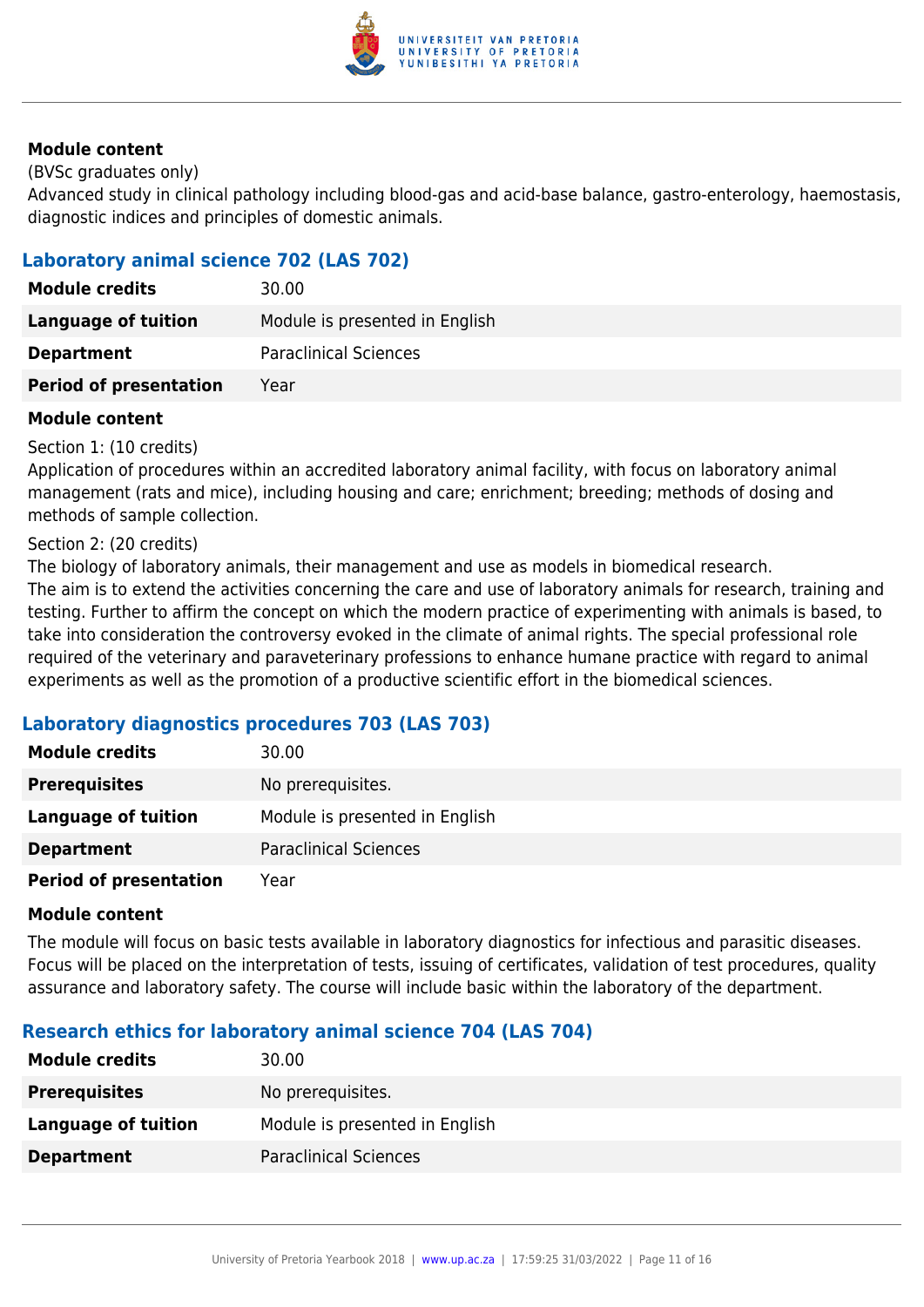

#### **Period of presentation** Year

#### **Module content**

An advanced module in research methodology for veterinarians involved in laboratory animals and/or laboratory work. The study will focus on animal ethics, animal ethics committee, evaluation of protocols and study design. Focus will also be placed on legislation for the use and protection of animals.

### **Necropsy technique and interpretation 701 (NTI 701)**

| <b>Module credits</b>         | 30.00                          |
|-------------------------------|--------------------------------|
| Language of tuition           | Module is presented in English |
| <b>Department</b>             | <b>Paraclinical Sciences</b>   |
| <b>Period of presentation</b> | Year                           |
|                               |                                |

#### **Module content**

An advanced module in necropsy techniques, interpretation and specimen collection.

| <b>Ophthalmology 701 (OFM 701)</b> |  |  |
|------------------------------------|--|--|
|                                    |  |  |

| <b>Module credits</b>         | 30.00                                    |
|-------------------------------|------------------------------------------|
| <b>Prerequisites</b>          | No prerequisites.                        |
| Language of tuition           | Module is presented in English           |
| <b>Department</b>             | <b>Companion Animal Clinical Studies</b> |
| <b>Period of presentation</b> | Year                                     |

#### **Module content**

#### (BVSc graduates only)

The module covers the anatomy and physiology of the eye and its adnexa, examination techniques and aids, ocular therapeutics and treatment techniques, surgical and non-surgical conditions of the orbit, eyelids, third eyelid, conjunctiva, lachrymal system, cornea, sclera, anterior chamber, uvea lens, vitreous and retina, and hereditary diseases. Practical work includes the use of instrumentation and accessories during examination and surgical procedures. page

#### **Production animal management 701 (PAM 701)**

| <b>Module credits</b>         | 30.00                            |
|-------------------------------|----------------------------------|
| <b>Prerequisites</b>          | No prerequisites.                |
| Language of tuition           | Module is presented in English   |
| <b>Department</b>             | <b>Production Animal Studies</b> |
| <b>Period of presentation</b> | Year                             |

#### **Module content**

The module content includes the study of animal genetics, nutrition, management, housing, keeping of records, hygiene, welfare and behaviour, with special emphasis on nutrition. The species concerned are dairy cattle, beef cattle, small stock and pigs.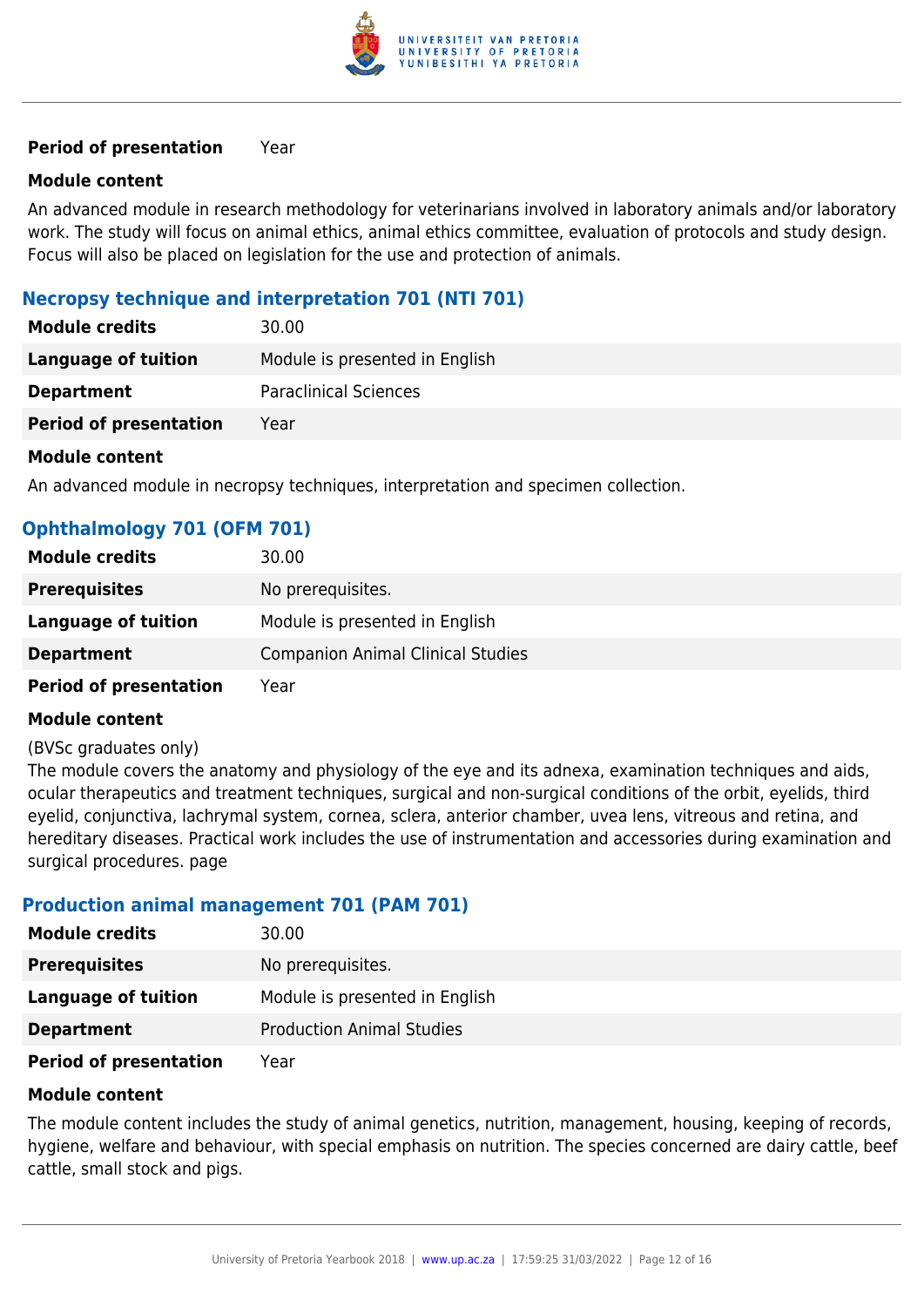

## **Mechanisms of disease 711 (PAT 711)**

| <b>Module credits</b>         | 30.00                          |
|-------------------------------|--------------------------------|
| <b>Prerequisites</b>          | No prerequisites.              |
| <b>Language of tuition</b>    | Module is presented in English |
| <b>Department</b>             | <b>Paraclinical Sciences</b>   |
| <b>Period of presentation</b> | Year                           |
| Module content                |                                |

An advanced module covering the mechanisms behind disease processes.

## **Poultry health and nutrition 701 (PVT 701)**

| <b>Module credits</b>         | 30.00                            |
|-------------------------------|----------------------------------|
| <b>Prerequisites</b>          | No prerequisites.                |
| Language of tuition           | Module is presented in English   |
| <b>Department</b>             | <b>Production Animal Studies</b> |
| <b>Period of presentation</b> | Year                             |
| Module content                |                                  |

Advanced training in poultry health, production systems and nutrition.

## **Reproductive biology 701 (RPT 701)**

| <b>Module credits</b>         | 30.00                            |
|-------------------------------|----------------------------------|
| Language of tuition           | Module is presented in English   |
| <b>Department</b>             | <b>Production Animal Studies</b> |
| <b>Period of presentation</b> | Year                             |

#### **Module content**

(BVSc graduates only)

Includes the physiology and endocrinology of puberty, the oestrous cycle, pregnancy, parturition, the puerperium, as well as that of the foetus and the neonate. Also included are the physiology and endocrinology of the bull, more specifically that of puberty, spermatogenesis, the scrotum, the accessory sex glands, libido, erection, coitus, sperm and semen. Also included are certain aspects of reproductive biotechnology, namely the biotechnical aspects of collection, examination and freezing of semen and embryos, embryo transfer and in vitro fertilisation.

#### **Reproductive physiology of animals 702 (RPT 702)**

| <b>Module credits</b>         | 30.00                            |
|-------------------------------|----------------------------------|
| Language of tuition           | Module is presented in English   |
| <b>Department</b>             | <b>Production Animal Studies</b> |
| <b>Period of presentation</b> | Year                             |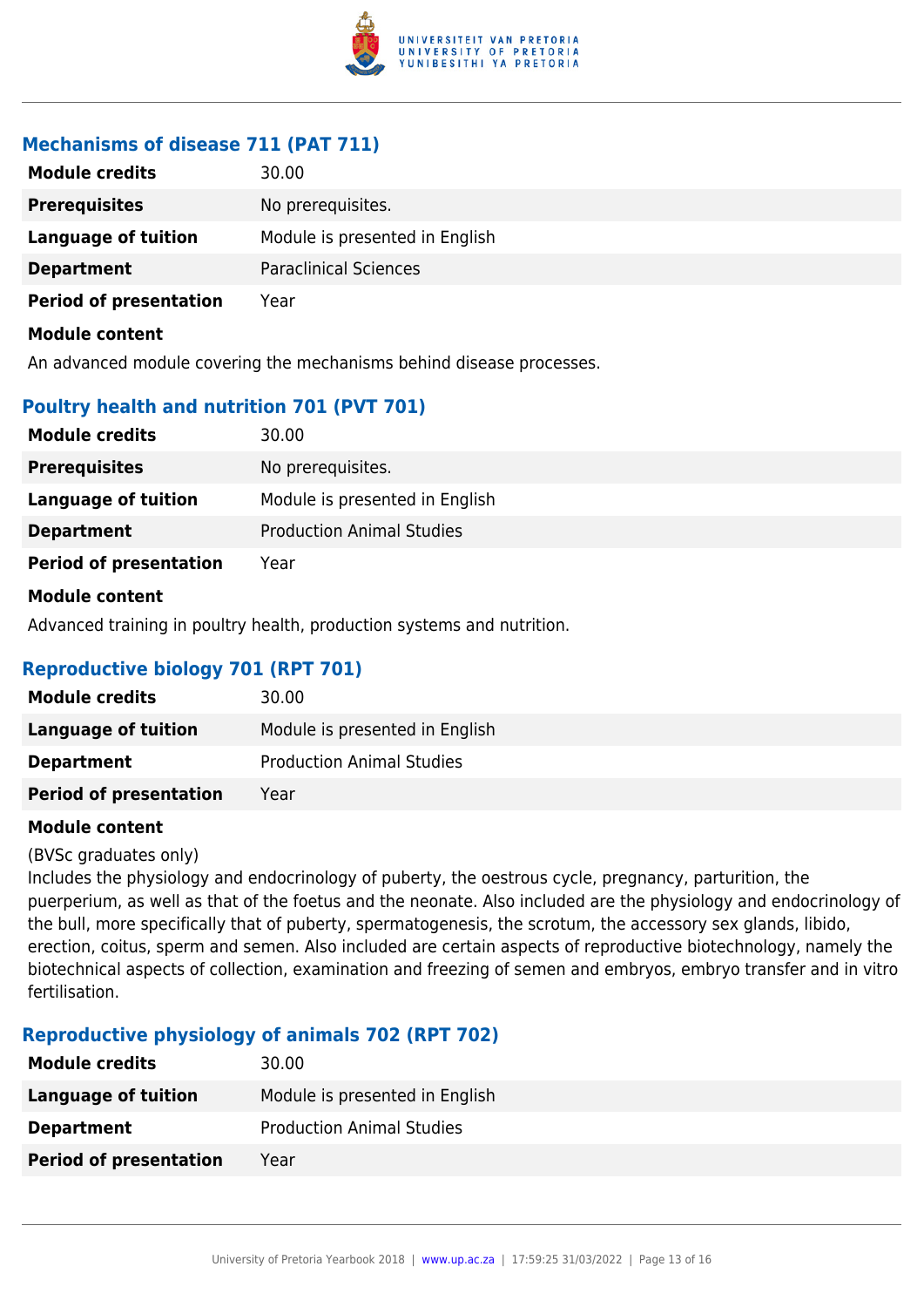

Students will gain advanced theoretical knowledge of general reproductive endocrinology and physiology of animals. It includes detailed knowledge and application of the structures of different hormone groups, forms of storage, transportation, methods of action and secretion control mechanisms: hormonal control of female reproductive cycles; fertilisation, sexing, gestation, pathogenesis of teratogenic deviations and partus, the puerperal period and re-implantation; male reproductive endocrinology and physiology; examining of fresh and frozen semen, including advanced methods; the use of hormone profiles to monitor gestation and cycles, and artificial breeding.

## **Ruminant health and medicine 701 (RUM 701)**

| <b>Module credits</b>         | 30.00                            |
|-------------------------------|----------------------------------|
| <b>Prerequisites</b>          | No prerequisites.                |
| Language of tuition           | Module is presented in English   |
| <b>Department</b>             | <b>Production Animal Studies</b> |
| <b>Period of presentation</b> | Year                             |

#### **Module content**

#### (BVSc graduates only)

Advanced theoretical study in ruminant medicine specifically applicable to conditions of the gastrointestinal tract, liver and production diseases, liver, cardiovascular, respiratory and urinary system, skin, nervous system and musculo-skeletal system, skin and appendages.

## **Organic and inorganic toxicology 705 (TOK 705)**

| <b>Module credits</b>         | 30.00                          |
|-------------------------------|--------------------------------|
| <b>Prerequisites</b>          | No prerequisites.              |
| <b>Language of tuition</b>    | Module is presented in English |
| <b>Department</b>             | <b>Paraclinical Sciences</b>   |
| <b>Period of presentation</b> | Year                           |

#### **Module content**

Advanced training on the most important and well-known plant, mycotoxins, zootoxicoses and organic and inorganic poisons.

## **Basic and clinical veterinary toxicology 706 (TOK 706)**

| <b>Module credits</b>         | 30.00                          |
|-------------------------------|--------------------------------|
| <b>Prerequisites</b>          | No prerequisites.              |
| Language of tuition           | Module is presented in English |
| <b>Department</b>             | <b>Paraclinical Sciences</b>   |
| <b>Period of presentation</b> | Year                           |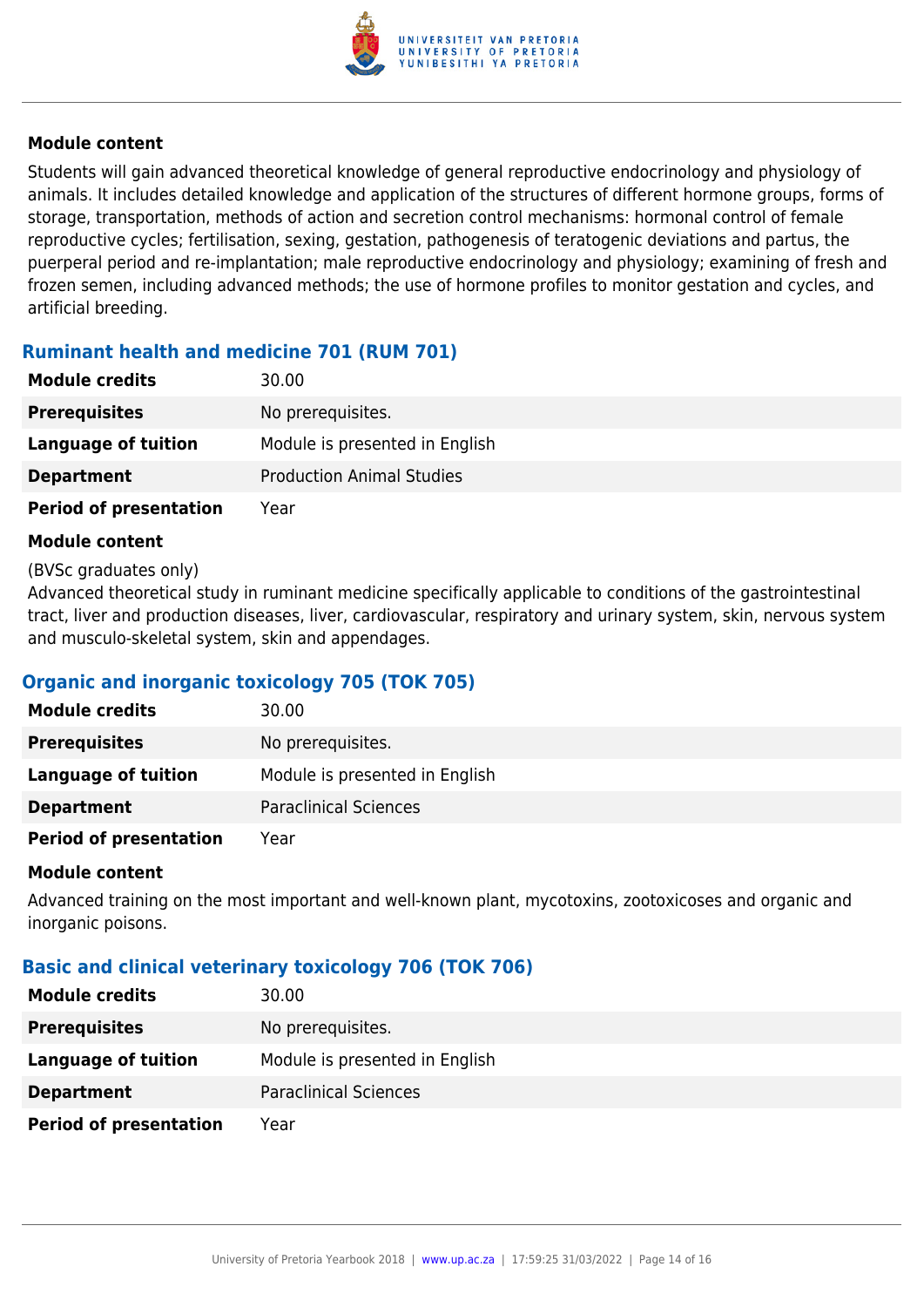

Advanced studies in toxicological principles to enable students to develop proficiency in routine toxicological investigations, treatment, advice and diagnostic procedures. Includes training in laboratory based toxicity testing and methodology

## **Porcine health, production and nutrition 701 (VKH 701)**

| <b>Module credits</b>         | 30.00                            |
|-------------------------------|----------------------------------|
| <b>Prerequisites</b>          | No prerequisites.                |
| Language of tuition           | Module is presented in English   |
| <b>Department</b>             | <b>Production Animal Studies</b> |
| <b>Period of presentation</b> | Year                             |

#### **Module content**

Advanced theoretical study in pig housing, nutrition and disease for animal housed both outdoor and intensive, specifically applicable to conditions of Southern Africa.

## **Veterinary principles of auditing 701 (VLP 701)**

| <b>Module credits</b>         | 30.00                            |
|-------------------------------|----------------------------------|
| Language of tuition           | Module is presented in English   |
| <b>Department</b>             | <b>Production Animal Studies</b> |
| <b>Period of presentation</b> | Year                             |
|                               |                                  |

#### **Module content**

(BVSc graduates only) The following module will focus on auditing and compliance at the farm, abattoir and processing plant level.

## **Veterinary legislation and policy 702 (VLP 702)**

| <b>Module credits</b>         | 30.00                            |
|-------------------------------|----------------------------------|
| <b>Prerequisites</b>          | No prerequisites.                |
| <b>Language of tuition</b>    | Module is presented in English   |
| <b>Department</b>             | <b>Production Animal Studies</b> |
| <b>Period of presentation</b> | Year                             |

#### **Module content**

(BVSc graduates only)

Broad-based training in understanding, interrogating and critically applying veterinary policy (including applicable South African legislation), and international phytosanitary and sanitary policy and trade.

## **Veterinary risk assessment 703 (VLP 703)**

| Module credits       | 30.00             |
|----------------------|-------------------|
| <b>Prerequisites</b> | No prerequisites. |